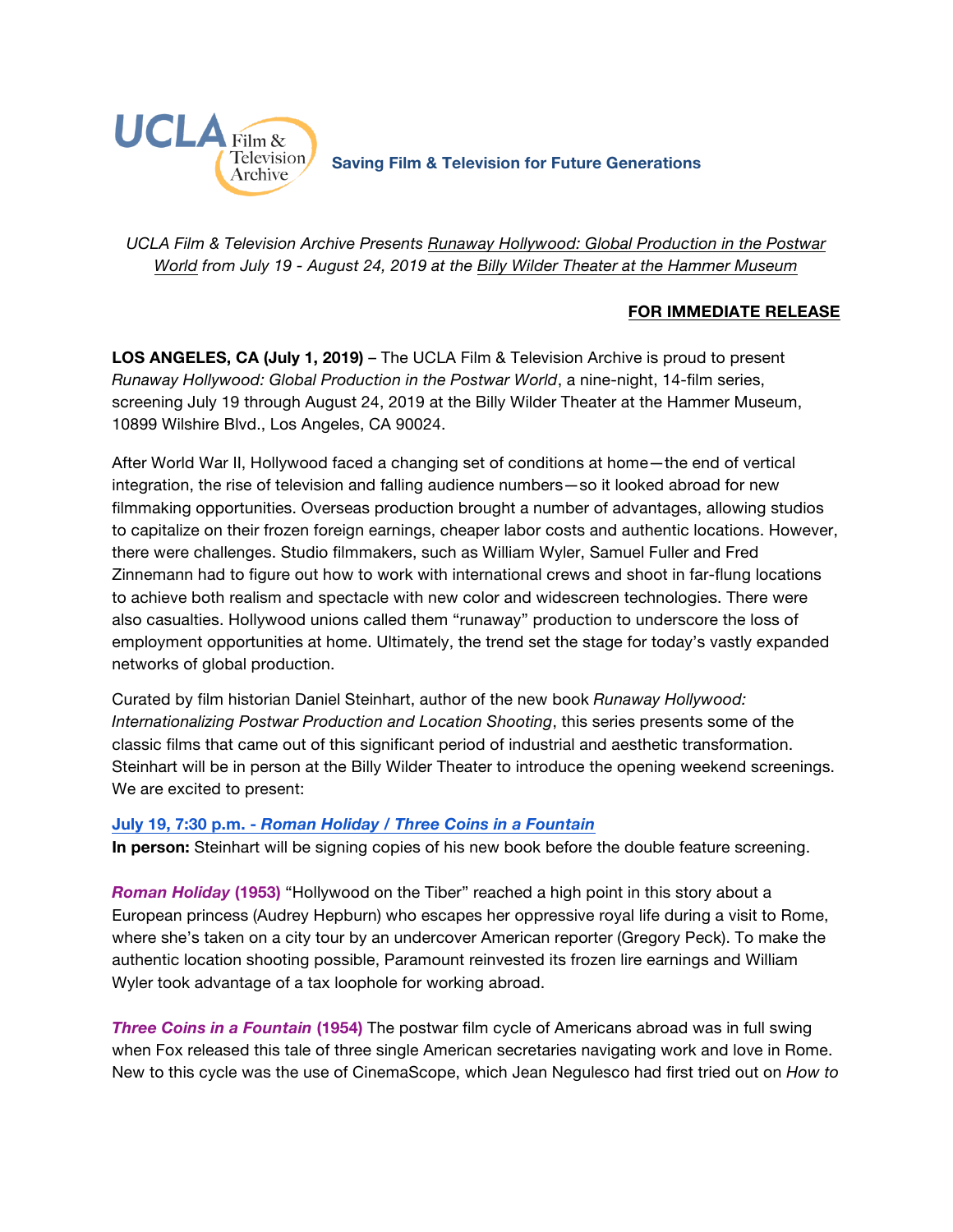*Marry a Millionaire* with mixed results, but here he skillfully captures Italy's architecture in dazzling panoramas.

## **July 20, 7:30 p.m. -** *[Decision Before Dawn / Berlin Express](https://www.cinema.ucla.edu/events/2019/07/20/decision-before-dawn-berlin-express)*

**In person:** Steinhart will be signing copies of his new book before the double feature screening.

*Decision Before Dawn* **(1952)** Many of Hollywood's postwar films that were shot in Germany examined how the United States should deal with its wartime enemies. Anatole Litvak, a Ukrainianborn Jewish director who had worked in Germany prior to coming to Hollywood, addresses this concern with the story of a German prisoner of war who is recruited by American forces to carry out a spy mission behind enemy lines. Realistically shot on location among Germany's ruins by Franz Planer, another Jewish exile of the German movie industry, the film is a tense morality tale of courage and dissent.

*Berlin Express* **(1948)** A trans-European express train becomes a microcosm for the politics of war-ravaged continent, as an unlikely group of allies come together to protect the life of a respected peacemaker. Director Jacques Tourneur demonstrates his knack for intrigue while cinematographer Lucien Ballard renders the film's real locations with noir atmospherics.

# **July 27, 7:30 p.m. -** *[Funny Face / Paris Blues](https://www.cinema.ucla.edu/events/2019/07/27/funny-face-paris-blues)*

*Funny Face* **(1957)** For portions of *Funny Face*, director Stanley Donen, Audrey Hepburn, and Fred Astaire left the Hollywood sound stages for the real Paris to tell the story of a fashion photographer and a New York intellectual, who reluctantly travel to Paris for a modeling job. A dynamic synthesis of fashion, choreography, and location, it confirms Donen as one of Hollywood's greatest stylists.

*Paris Blues* **(1961)** Paris' boulevards and Left-Bank jazz clubs are the backdrop for director Martin Ritt's exploration of race, liberation, and artistic expression. Paul Newman and Sidney Poitier play jazz musicians who fall for two vacationing Americans while working the clubs in a culture where jazz music and players are celebrated beyond what they've experienced stateside.

# **August 2, 7:30 p.m. -** *[House of Bamboo / Anatahan](https://www.cinema.ucla.edu/events/2019/08/02/house-bamboo-anatahan)*

*House of Bamboo* **(1955)** Director Samuel Fuller took CinemaScope cameras to Tokyo for this crime saga about a U.S. military detective who infiltrates an American crime syndicate and gets involved with the Japanese widow of a thief. The movie climaxes with a bravura set-piece in an amusement park perched atop a Tokyo department store.

*Anatahan* **(1953)** Some Hollywood filmmakers found more freedom overseas. This was true for Josef von Sternberg, who became fascinated by the true story of a group of Japanese sailors who were stranded on an isolated island, unaware of the war's end. Recreating the island jungle on a Kyoto soundstage, von Sternberg designed a saga of human instinct and subjugation.

# **[August 10, 7:30 p.m. –](https://www.cinema.ucla.edu/events/2019/08/10/grand-prix)** *Grand Prix*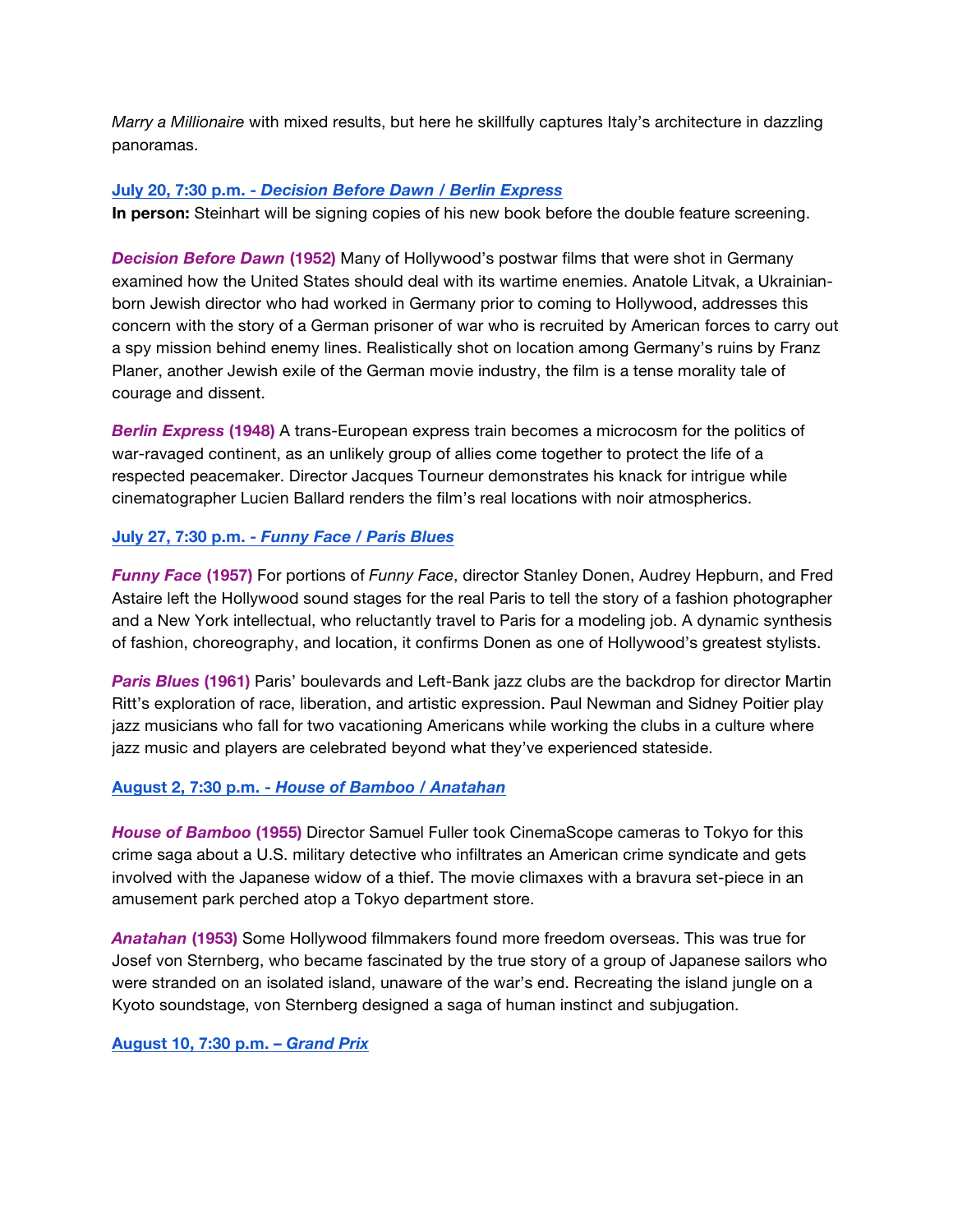*Grand Prix* **(1966)** The spectacle of cinematic motion has never been more kinetic than when the viewer is strapped into the driver's seat from the perspective of a Super Panavision camera. At the heart of this story about Formula One racers on and off the track is the rush produced by the combination of arresting European locales, high-speed racing, and split-screen framing.

### **[August 11, 7](https://www.cinema.ucla.edu/events/2019/08/11/el-cid) p.m. – El Cid**

*El Cid* **(1961)** One of the great super-productions, the film explores the lives of Spanish warrior El Cid (Charlton Heston) and his wife (Sophia Loren) in feudal Spain. Director Anthony Mann and producer Samuel Bronston shot the film's violent action and spectacular pageantry amongst Spain's medieval castles and grand landscapes. With a cast of thousands, it's the physical pinnacle of the historical epic.

## **August 18, 7 p.m. -** *[Mutiny on the Bounty](https://www.cinema.ucla.edu/events/2019/08/18/mutiny-onthe-bounty)*

*Mutiny on the Bounty* **(1962)** Runaway productions carried the risk of runaway costs. That was the case for this retelling of the HMS Bounty crew's mutiny against the tyrannical rule of Captain Bligh, led by Fletcher Christian (Marlon Brando). Deemed a failure by the box office and history books, the film's reputation was sunk early on by stories of budget overruns, weather problems, and Brando's on-set antics.

## **August 23, 7:30 p.m. -** *[The Fugitive / Vera Cruz](https://www.cinema.ucla.edu/events/2019/08/23/fugitive-border-incident)*

*The Fugitive* **(1947)** John Ford directed this adaptation of a Graham Greene novel about a revolutionary priest who escapes a Central American dictatorship throughout Mexico and at RKO's Churubusco Studios, while master cinematographer Gabriel Figueroa, who had studied in Hollywood with director of photography Gregg Toland, brought his distinctive pictorialism.

*Vera Cruz* **(1954)** Two American mercenaries (Gary Cooper and Burt Lancaster) venture south of the border to profit in the Franco-Mexican War only to be drawn into an ideological conflict between the revolutionary Juaristas and the imperialist French. Shot entirely in Mexico in SuperScope, *Vera Cruz* showcases director Robert Aldrich's flair for stylish action, morally ambiguous characters, and punchy storytelling.

### **[August 24, 7:30 p.m. -](https://www.cinema.ucla.edu/events/2019/08/24/longest-day)** *The Longest Day*

*The Longest Day* **(1962)** Producer Darryl F. Zanuck set the bar high for World War II epics with this account of the D-Day invasion of German-occupied France. To handle the film's multiple perspectives and massive cast, Zanuck recruited several directors shooting in France, Germany, and the UK for a treatment of the war as a procedural, dissecting the Allies' gradual advance to win the war.

More details and tickets are available on the Archive [website.](https://www.cinema.ucla.edu/events/2019/runaway-hollywood)